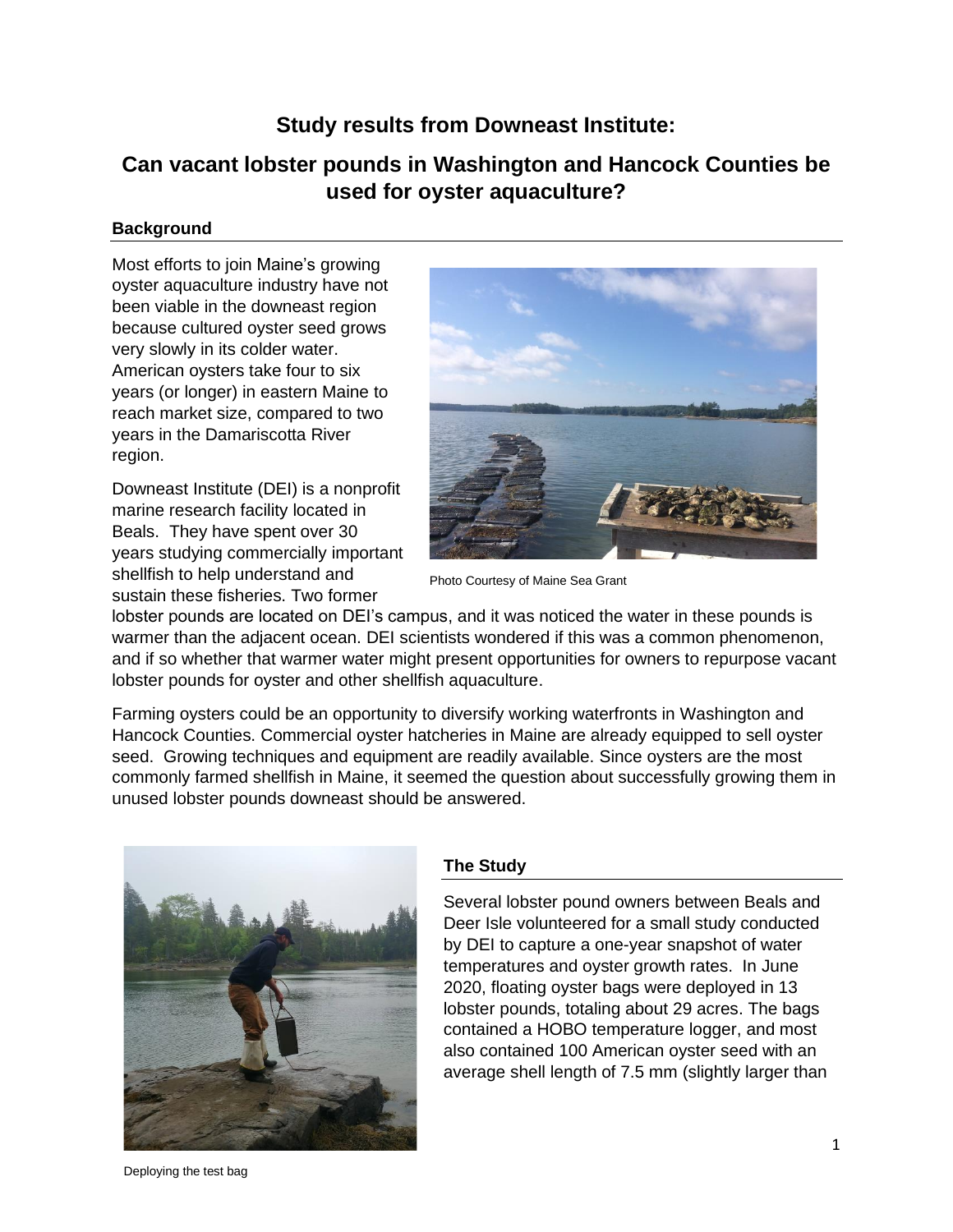$\frac{1}{4}$ -inch). In addition, unseeded bags were placed outside two of the pounds to compare water temperatures. The study ended in November.

The average water temperature in the oyster bags varied depending on geographic location, size of the pound and location of the bag within the pound. The average final shell length of the oysters in the lobster pounds also varied but was associated with water temperature. The pounds with the highest average temperatures and the most instances of temperatures greater than 70°F had the best growth. The two pounds for which water temperatures were recorded both inside and outside their perimeter had warmer daily and average temperatures. About half of the pounds showed good potential for oyster farming.

Oyster farming is occurring experimentally in Washington County as a result of this study. More will be known in the spring of 2021 and beyond when winter survival rates have been determined.





June 20, 2020 August 26, 2020

#### **Considerations for Lobster Pound Owners**

Some concerns were raised that oysters grown in lobster pounds would spawn and create a population of wild oysters that would out-compete clams or other shellfish in the intertidal. Currently, seawater temperatures in this region would not allow oyster spat to survive. Oyster spat can survive in the Damariscotta River area, where oyster aquaculture and wild clamming have co-existed for over 30 years, but is subject to predators and natural mortality. When small populations of "wild" oysters are found in that region they have high value and are harvested by clammers. Unlike soft-shell clams, wild oysters need to attach to rocks and other hard surfaces. Wild oysters have not been found east of Frenchman Bay.

Lobster pound owners are required to obtain an aquaculture lease or license from the Maine Department of Marine Resources to grow any organism in their pounds except lobsters. Applications for Limited Purpose Aquaculture licenses (LPAs) are relatively easy to complete, and lobster pounds are exempt from some requirements. Depending on the DMR's workload, LPAs can be granted in 30-90 days. LPAs are intended to be small, and 400 sq. ft. is the maximum size. One individual can hold a maximum of four LPAs for a total of 1600 sq. ft.

Experimental leases can be the size of an entire pound, but applications are more complex, and the process can take about a year, depending on the DMR's workload and other factors. These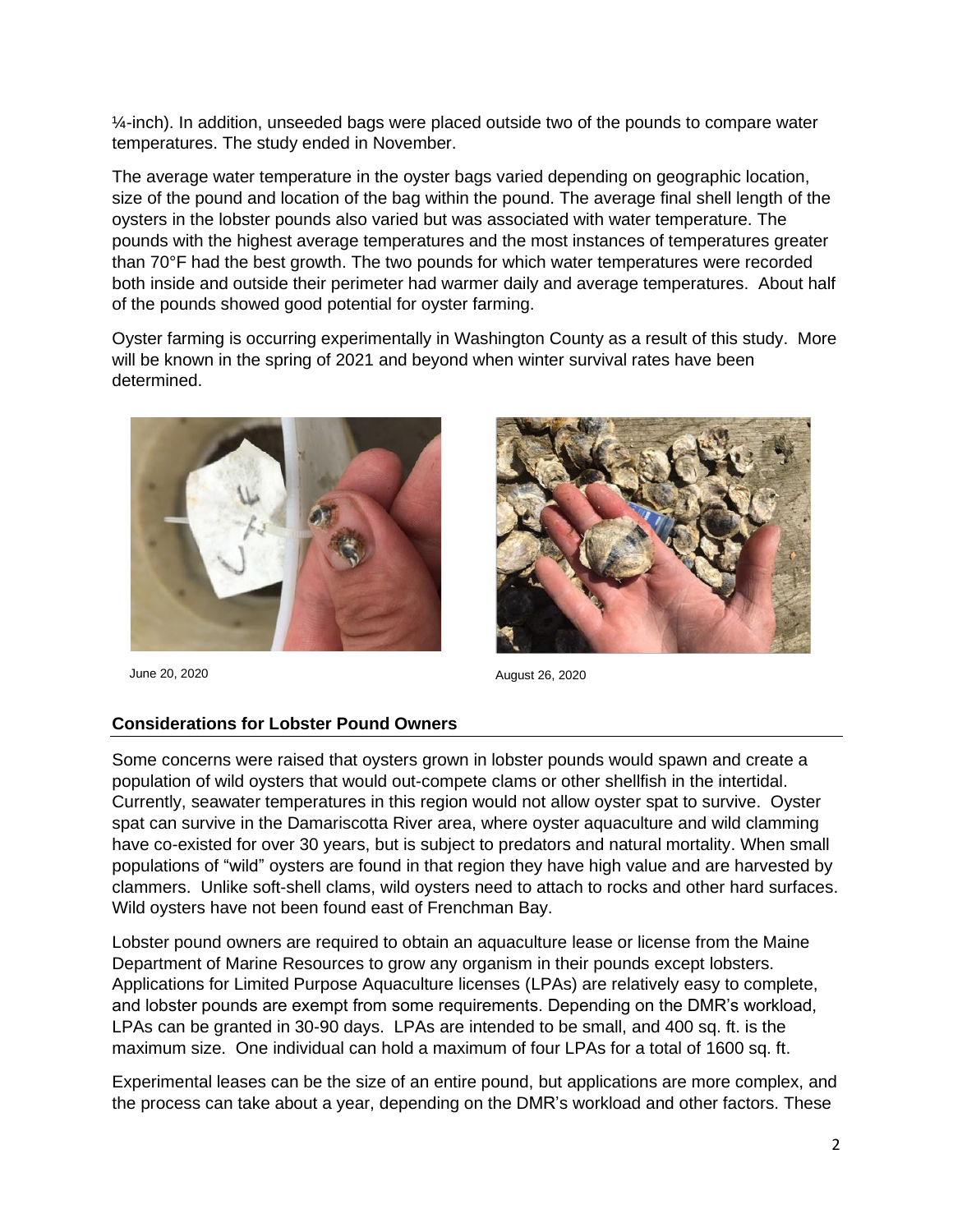must be converted to standard leases after three years. The maximum carrying capacity of a lobster pound will vary and is mainly affected by food availability. This will need to be determined by scaling up a farm gradually. DEI is planning one or more demonstration farms to learn more about the scale of oyster farming that is possible in a lobster pound.

Oyster seed is purchased from DMR-approved hatcheries and grown in floating bags or cages. Assuming a maximum of 88 floating bags on one LPA (400 square feet), costs for equipment will be under \$1,500, and bags can be used for many years. (More expensive gear is available that reduces the labor involved). The upfront cost of the 44,000 seed needed to result in 88 bags with 250 mature adults each (22,000 market size) will be \$1,320 annually. (Yield assumes 50% of seed survives to adulthood). Using a typical wholesale price (\$0.75/cents each) gross income of \$16,500 would be expected. Many farms offer sales direct to consumers to increase their income. As with any farm, many factors can affect success and results will vary.



Oyster bags in a lobster pound

If you own a lobster pound and are interested in using it to grow oysters, it is important that you know the temperature near the surface of your pound. This fluctuates throughout the summer depending on the time low tide occurs, flow in the pound and other factors. It may be possible to manipulate temperature by controlling flow. Inexpensive HOBO temperature loggers placed in oyster bags in one or more locations in the pound can provide this information. For help contact Kyle Pepperman at the Downeast Institute, 207-497-5769 ext. 103.

### **Assistance and Resources**

Oyster farmers must obtain an aquaculture harvest license from the DMR to sell wholesale product. A certified dealer license is needed to sell directly to consumers or restaurants. Contact the DMR to be sure you understand all the requirements associated with selling shellfish from your LPA or lease, as they vary. License applications and rules are available on the DMR's web site or call 207-624-6550.

Never import live shellfish from outside Maine as they can carry diseases that will quickly spread. The DMR has a permitting process for moving live shellfish between regions of Maine, called LPA Health Zones, and other handling precautions to protect shellfish and human health. Consult their website or call the DMR to be sure you understand all of these rules before you engage in shellfish aquaculture.